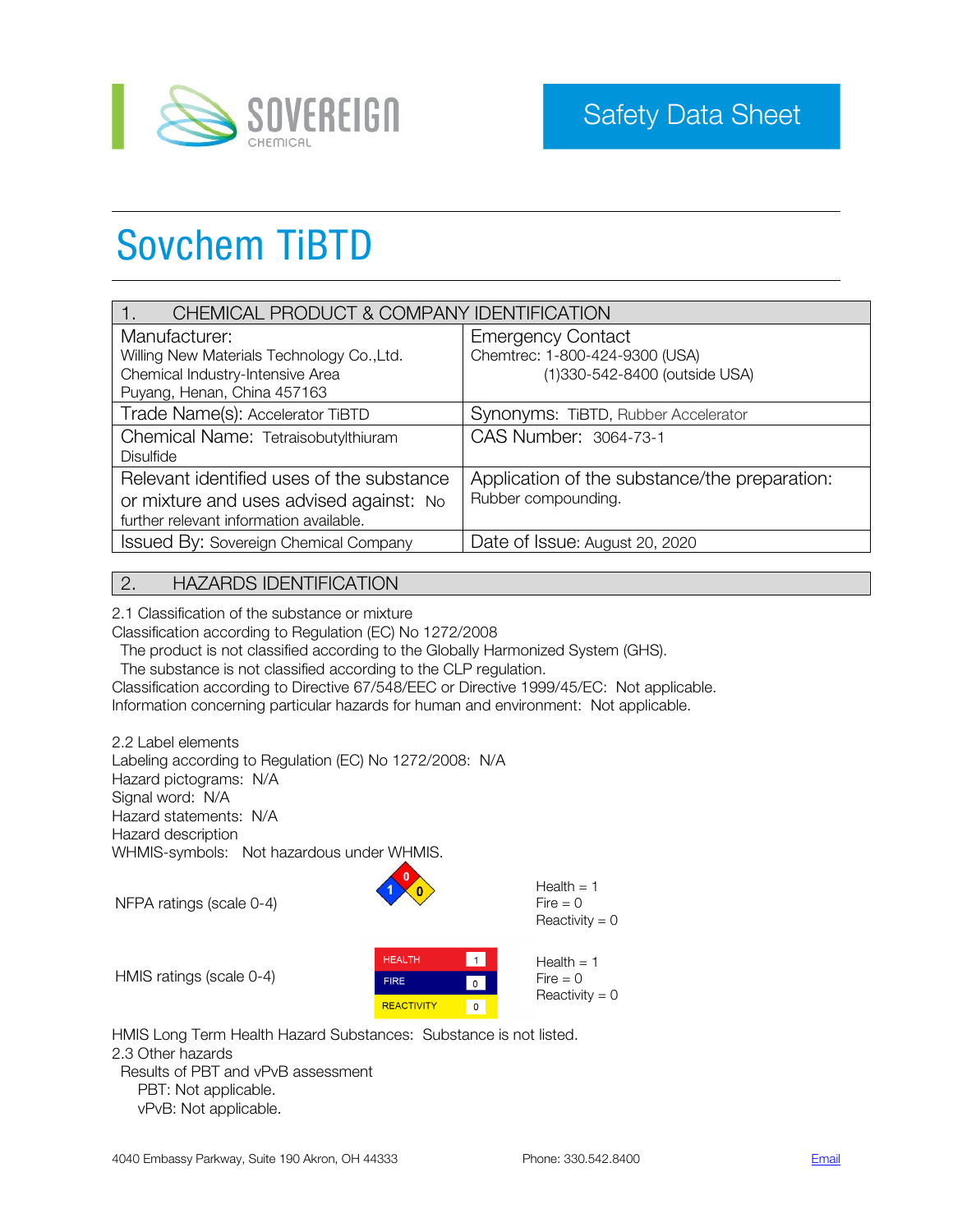

# 3. COMPOSITION/INFORMATION ON INGREDIENTS

3.1 Substances

 CAS No., Description: 3064-73-1 Tetraisobutylthiuram Disulfide Identification number(s) EC number: 221-312-5

### 4. FIRST AID MEASURES

4.1 Description of first aid measures

General information: No special measures required.

After inhalation

Supply fresh air; consult doctor in case of complaints.

In case of irregular breathing or respiratory arrest provide artificial respiration.

After skin contact

Clean with water and soap.

If skin irritation continues, consult a doctor.

After eye contact

Remove contact lenses if worn.

Rinse opened eye for several minutes under running water. If symptoms persist, consult a doctor.

After swallowing

Rinse out mouth and then drink plenty of water.

Do not induce vomiting; call for medical help immediately.

4.2 Most important symptoms and effects, both acute and delayed

Cramp

Nausea

Hazards: Condition may deteriorate with alcohol consumption.

4.3 Indication of any immediate medical attention and special treatment needed

Medical supervision for at least 48 hours.

May produce a disulfiram effect.

## 5. FIRE FIGHTING MEASURES

5.1 Extinguishing media

Suitable extinguishing agents: CO2, powder or water spray. Fight larger fires with water spray or alcohol resistant foam.

For safety reasons, unsuitable extinguishing agents: None.

5.2 Special hazards arising from the substance or mixture

Formation of toxic gases is possible during heating or in case of fire.

5.3 Advice for firefighters

Protective equipment

Wear self-contained respiratory protective device.

Wear fully protective suit.

Additional information: Cool endangered receptacles with water spray.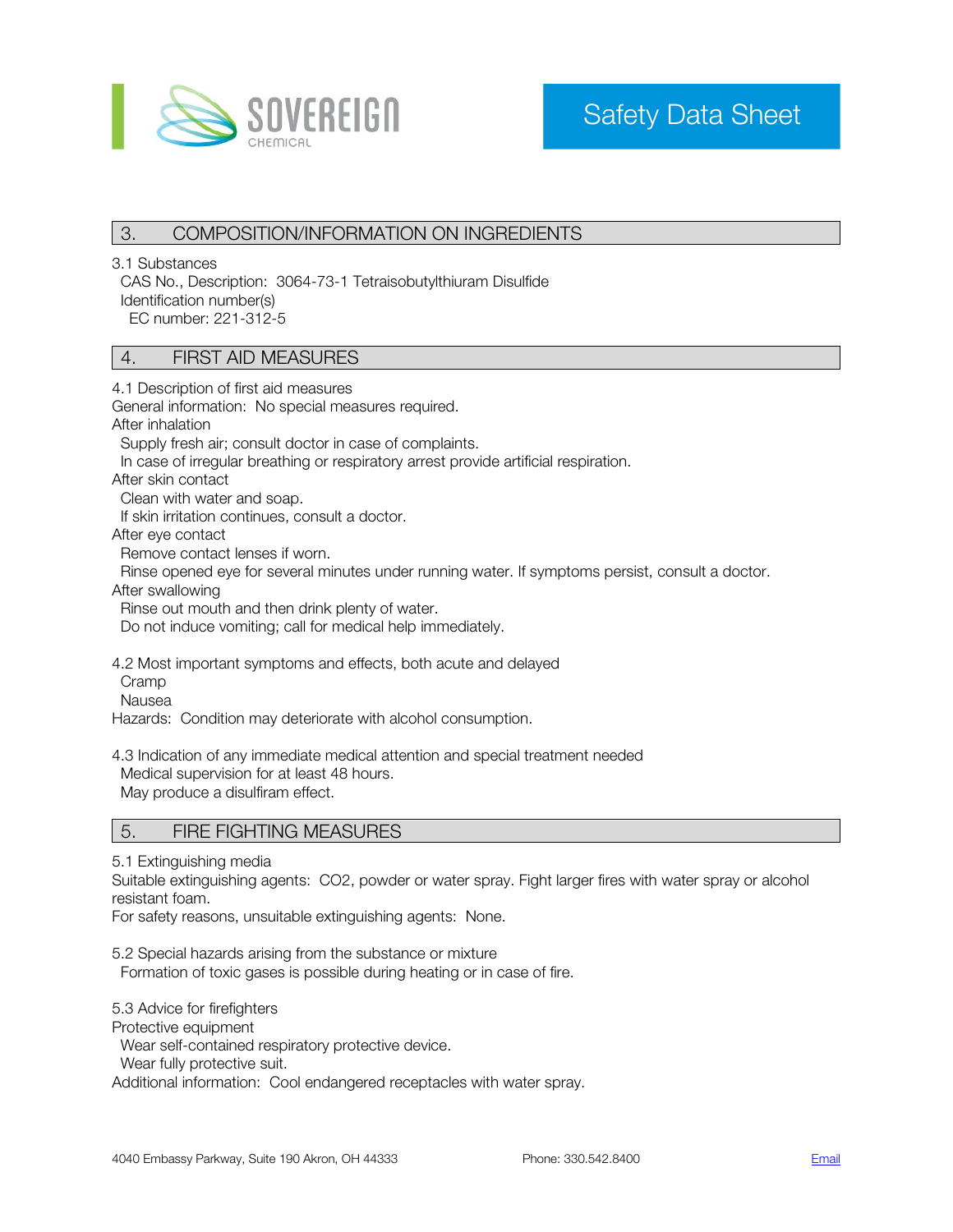

# 6. ACCIDENTAL RELEASE MEASURES

6.1 Personal precautions, protective equipment and emergency procedures Wear protective clothing. Avoid formation of dust. Ensure adequate ventilation

6.2 Environmental precautions: Do not allow to enter sewers/ surface or ground water.

6.3 Methods and material for containment and cleaning up Pick up mechanically. Dispose contaminated material as waste according to Section 13.

6.4 Reference to other sections See Section 7 for information on safe handling. See Section 8 for information on personal protection equipment.

#### See Section 13 for disposal information.

## 7. HANDLING AND STORAGE

7.1 Precautions for safe handling

 Ensure good ventilation/exhaustion at the workplace. Prevent formation of dust.

Any unavoidable deposit of dust must be regularly removed.

Information about fire and explosion protection

Protect from heat.

Dust can combine with air to form an explosive mixture.

7.2 Conditions for safe storage, including any incompatibilities

**Storage** 

Requirements to be met by storerooms and receptacles: No special requirements.

Information about storage in one common storage facility

Store away from oxidizing agents.

Do not store together with acids.

Store away from foodstuffs.

Further information about storage conditions

Protect from heat and direct sunlight.

Keep container tightly sealed.

Store receptacle in a well-ventilated area.

7.3 Specific end use(s): No further relevant information available.

### 8. EXPOSURE CONTROLS - PERSONAL PROTECTION

Additional information about design of technical facilities: No further data; see Section 7. 8.1 Control parameters

Ingredients with limit values that require monitoring at the workplace: The product does not contain any relevant quantities of materials with critical values that have to be monitored at the workplace.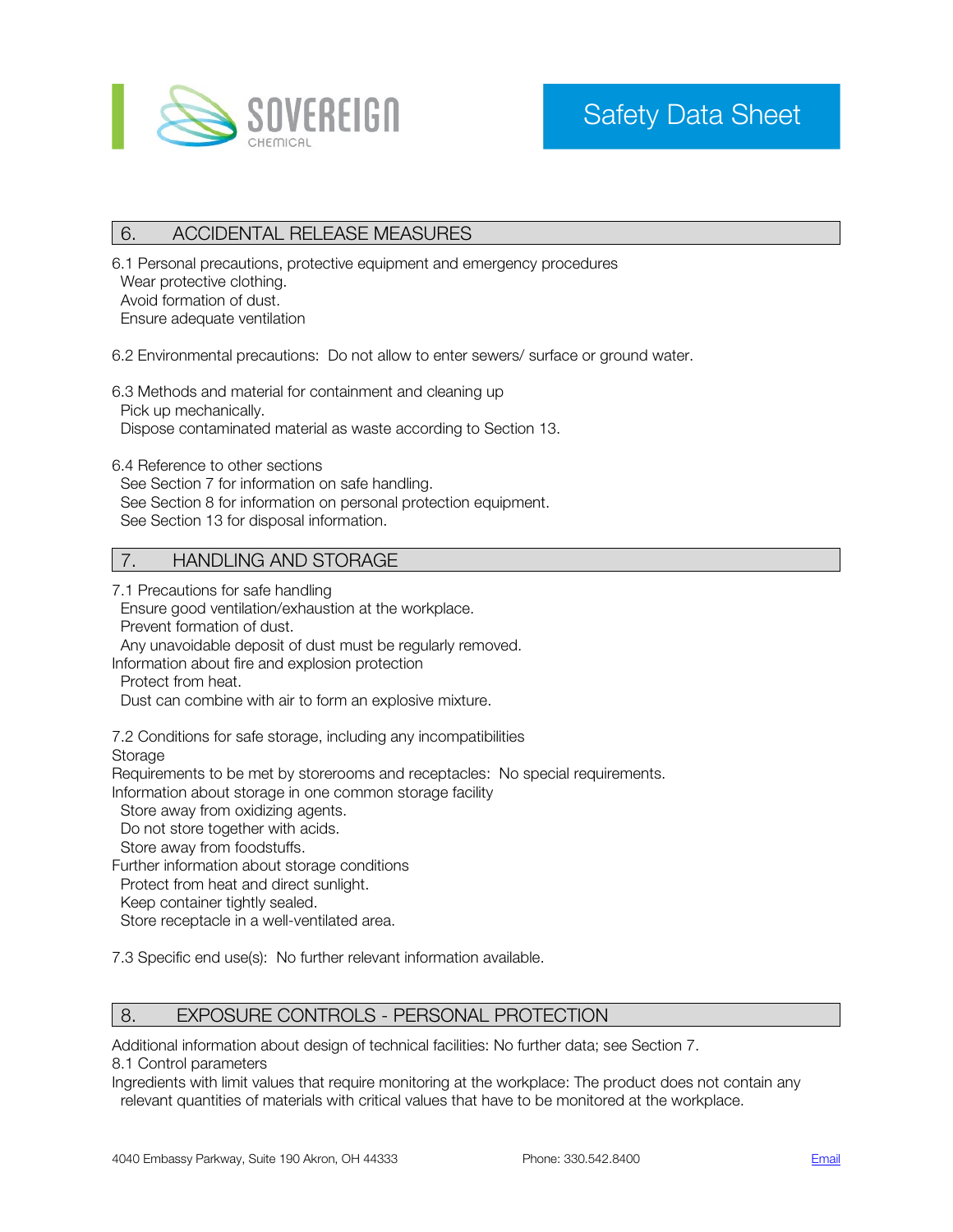

# Safety Data Sheet

DNELs No further relevant information available. PNECs No further relevant information available. Additional information: The lists valid during the making were used as basis.

8.2 Exposure controls

Personal protective equipment

General protective and hygienic measures

Avoid alcohol consumption while working with the product.

Do not inhale dust / smoke / mist.

The usual precautionary measures are to be adhered to when handling chemicals.

Keep away from foodstuffs, beverages and feed.

Immediately remove all soiled and contaminated clothing

Wash hands before breaks and at the end of work.

Avoid contact with the eyes and skin.

Respiratory protection



Combined Organic Vapor and Particulate Respirator is recommended for use during all processing activities.

Protection of hands



Protective gloves

 The glove material has to be impermeable and resistant to the product/ the substance/ the preparation. Selection of the glove material on consideration of the penetration times, rates of diffusion and the degradation.

Material of gloves

 The selection of the suitable gloves does not only depend on the material, but also on further marks of quality and varies from manufacturer to manufacturer.

Penetration time of glove material

 The exact break through time has to be found out by the manufacturer of the protective gloves and has to be observed.

For the permanent contact gloves made of the following materials are suitable

Butyl rubber, BR

Neoprene gloves

Eye protection



Safety glasses

Body protection: Protective work clothing

Limitation and supervision of exposure into the environment: No further relevant information available. Risk management measures

See Section 7 for additional information.

No further relevant information available.

### 9. PHYSICAL AND CHEMICAL PROPERTIES

9.1 Information on basic physical and chemical properties General Information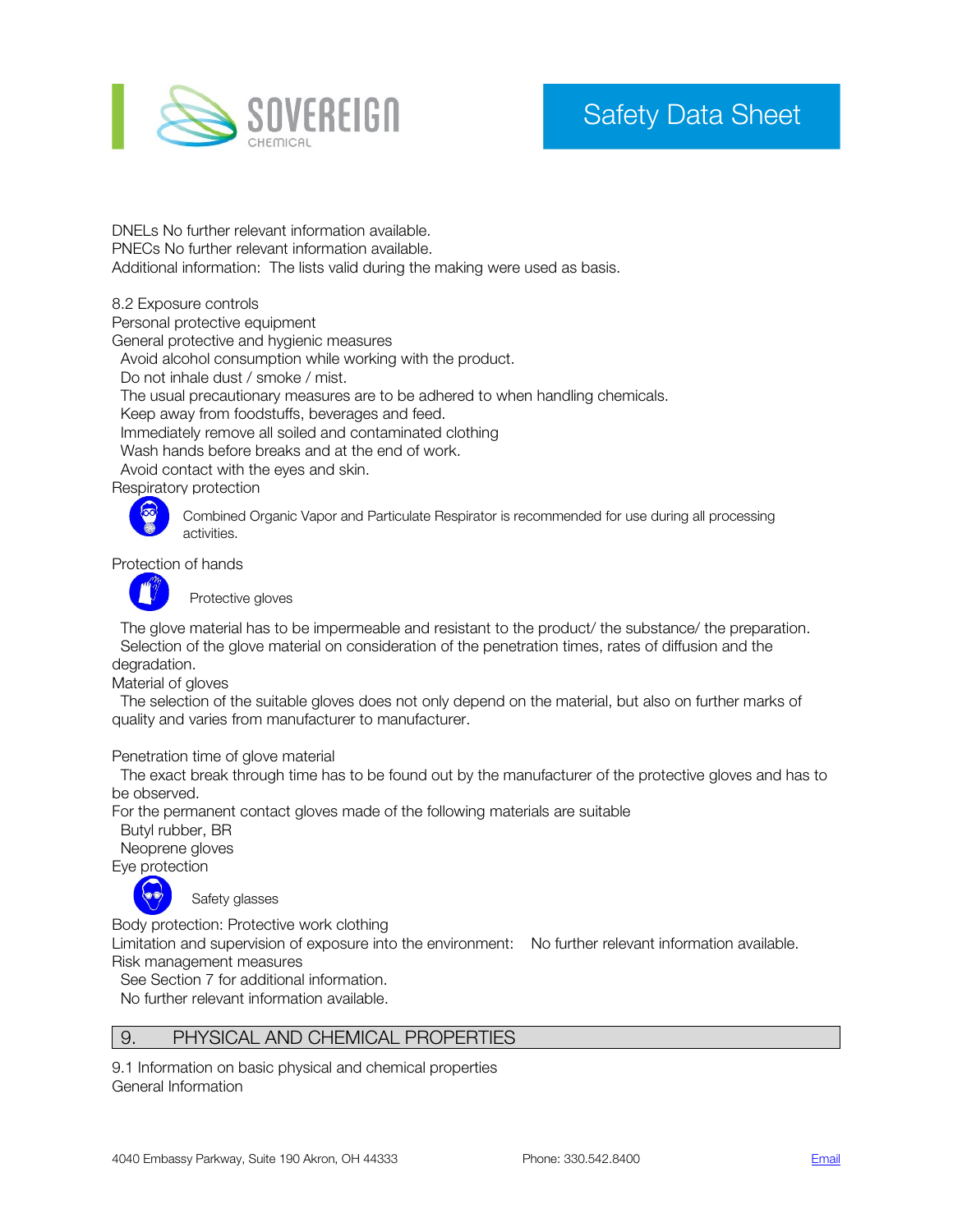

| Appearance                                          | Change in Condition                                  |  |
|-----------------------------------------------------|------------------------------------------------------|--|
| Form: Crystal or Powder.                            | Melt Point/Range: 156 °F / 69 °C (Minimum).          |  |
| Color: Light yellow.                                | Boiling point/Range: Undetermined.                   |  |
| Odor: Light.                                        | Octanol/Water Partition Coefficient: Not determined. |  |
| Odor threshold: Not determined.                     | Solvent Content: Organic solvents: Not determined.   |  |
| pH Value: Not applicable.                           | Specific Gravity: $1.27 - 1.30$ .                    |  |
| Vapor pressure: Not applicable.                     | Flash point: Not applicable.                         |  |
| Density at $25^{\circ}$ C: 1.15 g/cm <sup>3</sup> . | Flammability (solid, gaseous): Not determined.       |  |
| Relative density Not determined.                    | Ignition temperature: Not determined.                |  |
| Vapor density: Not applicable.                      | Decomposition temperature: Not determined.           |  |
| Evaporation rate Not applicable                     | Self-igniting: Not determined.                       |  |
| Solubility in / Miscibility with water at 20 °C:    | Danger of explosion: Product does not present an     |  |
| $< 1.0$ g/l.                                        | explosion hazard.                                    |  |
| Viscosity                                           | <b>Explosion limits</b>                              |  |
| Dynamic: Not applicable.                            | Lower: Not determined.                               |  |
| Kinematic: Not applicable.                          | Upper: Not determined.                               |  |

9.2 Other information No further relevant information available.

### 10. STABILITY AND REACTIVITY

10.1 Reactivity

10.2 Chemical stability

Thermal decomposition / conditions to be avoided: No decomposition if used and stored according to specifications.

10.3 Possibility of hazardous reactions

Reacts with strong oxidizing agents.

Toxic fumes may be released if heated above the decomposition point.

Reacts with strong acids.

 As the product is supplied it is not capable of dust explosion; however, enrichment with fine dust causes risk of dust explosion.

10.4 Conditions to avoid Keep away from heat and direct sunlight. Store away from oxidizing agents.

10.5 Incompatible materials: No further relevant information available.

10.6 Hazardous decomposition products Sulphur oxides (SOx) Nitrogen oxides (NOx) Carbon monoxide and carbon dioxide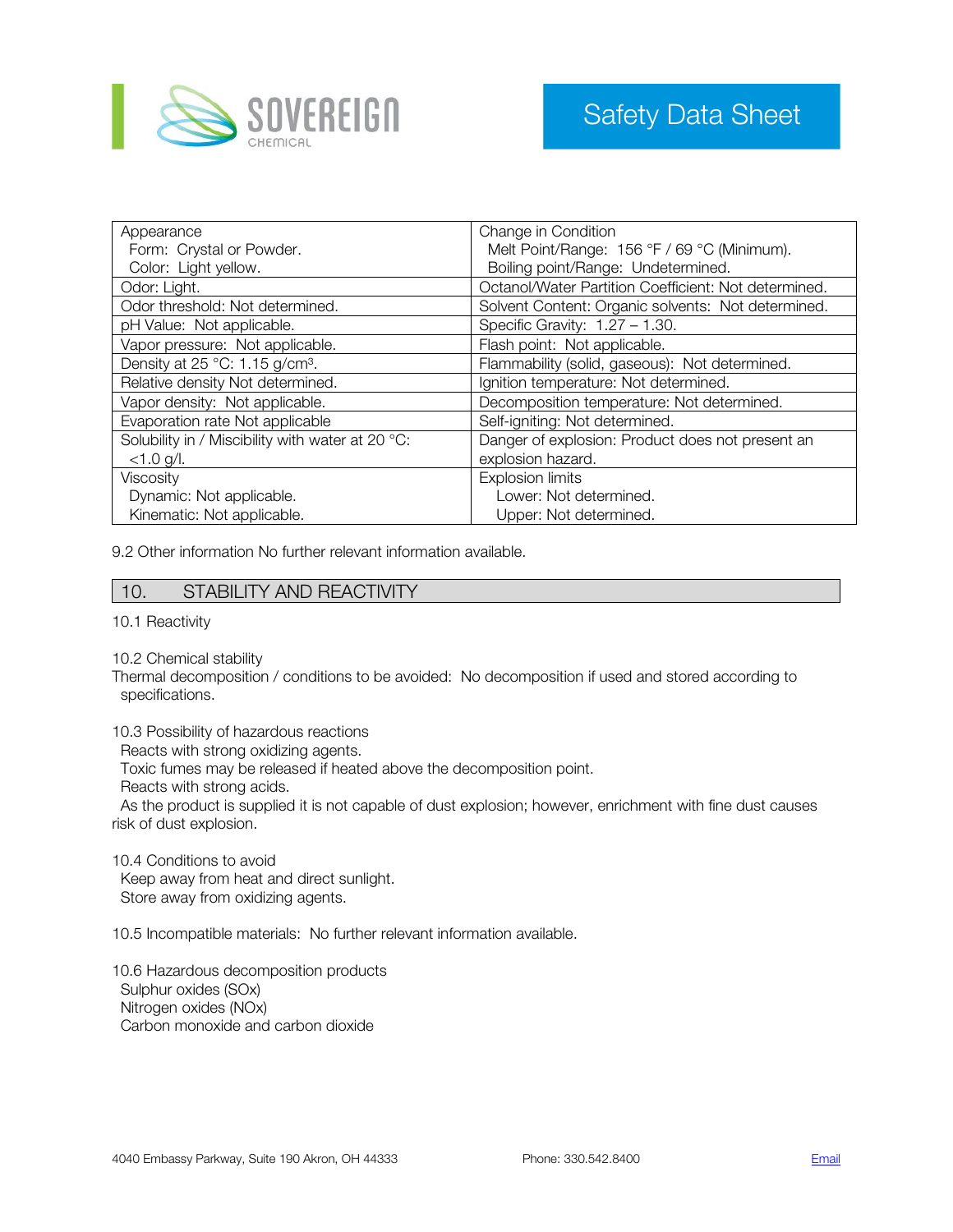

# 11. TOXICOLOGICAL INFORMATION

11.1 Information on toxicological effects

Acute toxicity

Primary irritant effect

on the skin: Slight irritant effect on skin and mucous membranes.

on the eye: Slight irritant effect on eyes.

Sensitization: No sensitizing effects known.

Additional toxicological information

 The product is not subject to classification according to the calculation method of the General EU Classification

Guidelines for Preparations as issued in the latest version.

### 12. ECOLOGICAL INFORMATION

12.1 Toxicity

Aquatic toxicity: The material is harmful to the environment.

12.2 Persistence and degradability: No further relevant information available.

12.3 Bioaccumulative potential: No further relevant information available.

12.4 Mobility in soil: No further relevant information available.

Ecotoxical effects

Remark: The product is oxygen-consuming. The declared action may be partly caused by lack of oxygen. Additional ecological information

General notes

Water hazard class 3 (German Regulation) (Self-assessment): extremely hazardous for water.

Do not allow product to reach ground water, water course or sewage system, even in small quantities.

Danger to drinking water if even extremely small quantities leak into the ground.

 Due to available data on eliminability/decomposition and bioaccumulation potential prolonged term damage of the environment cannot be excluded.

12.5 Results of PBT and vPvB assessment

PBT: Not applicable.

vPvB: Not applicable.

12.6 Other adverse effects: No further relevant information available.

### 13. DISPOSAL CONSIDERATIONS

13.1 Waste treatment methods

Recommendation

 Must not be disposed together with household garbage. Do not allow product to reach sewage system. After prior treatment product has to be disposed of in an incinerator for hazardous waste adhering to the

regulations pertaining to the disposal of particularly hazardous waste.

Uncleaned packaging

Recommendation: Disposal must be made according to official regulations.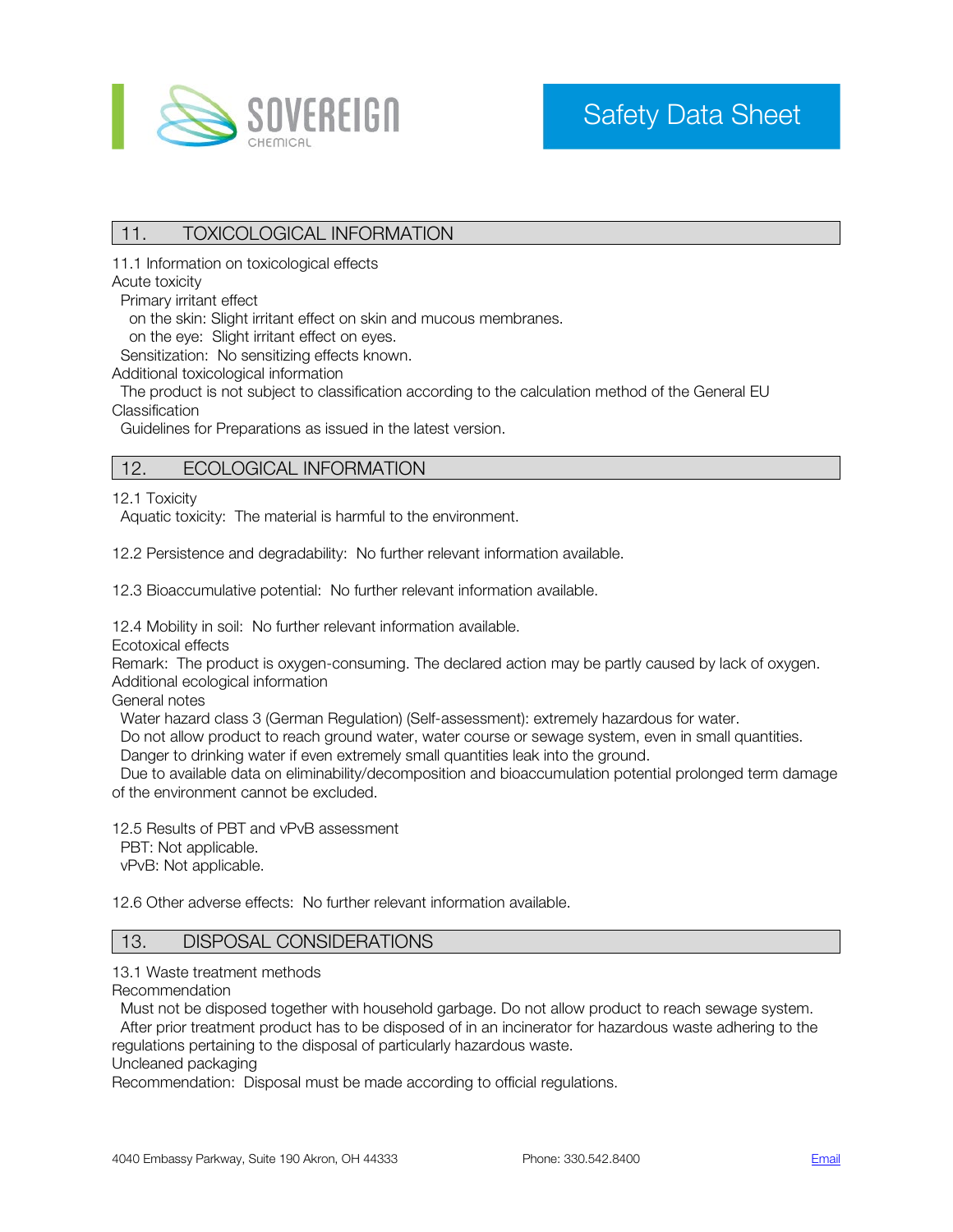

# 14. TRANSPORTATION INFORMATION

| 14.1 UN-Number<br>DOT, ADR, ADN, IMDG, IATA                        | N/A            |
|--------------------------------------------------------------------|----------------|
| 14.2 UN proper shipping name<br>DOT, ADR, ADN, IMDG, IATA          | N/A            |
| 14.3 Transport hazard class(es)<br>DOT, ADR, ADN, IMDG, IATA Class | N/A            |
| 14.4 Packing group<br>DOT, ADR, IMDG, IATA                         | N/A            |
| 14.5 Environmental hazards<br>Marine pollutant                     | N٥             |
| 14.6 Special precautions for user                                  | Not applicable |

14.7 Transport in bulk according to Annex II of MARPOL73/78 and the IBC Code Not applicable. UN "Model Regulation"

# 15. REGULATORY INFORMATION

15.1 Safety, health and environmental regulations/legislation specific for the substance or mixture

| United States (USA)                                              |                              |  |  |
|------------------------------------------------------------------|------------------------------|--|--|
| SARA Section 355 (extremely hazardous substances)                | Substance is not listed.     |  |  |
| SARA Section 313 (Specific toxic chemical listings)              | Substance is not listed.     |  |  |
| <b>TSCA (Toxic Substances Control Act)</b>                       | Substance is listed.         |  |  |
| Proposition 65 (California)                                      |                              |  |  |
| Chemicals known to cause cancer                                  | Substance is not listed.     |  |  |
| Chemicals known to cause reproductive toxicity for females       | Substance is not listed.     |  |  |
| Chemicals known to cause reproductive toxicity for males         | Substance is not listed.     |  |  |
| Chemicals known to cause developmental toxicity                  | Substance is not listed.     |  |  |
| Carcinogenic Categories                                          |                              |  |  |
| EPA (Environmental Protection Agency)                            | Substance is not listed.     |  |  |
| IARC (International Agency for Research on Cancer)               | Substance is not listed.     |  |  |
| TLV (Threshold Limit Value established by ACGIH)                 | Substance is not listed.     |  |  |
| NIOSH-Ca (National Institute for Occupational Safety and Health) | Substance is not listed.     |  |  |
| OSHA-Ca (Occupational Safety & Health Administration)            | Substance is not listed.     |  |  |
| Canada                                                           |                              |  |  |
| Canadian Domestic Substances List (DSL)                          | 3064-73-1: Not listed on the |  |  |
|                                                                  | DSL, listed on Non-Domestic  |  |  |
|                                                                  | Substances List (NDSL).      |  |  |
| Canadian Ingredient Disclosure list (limit 0.1%)                 | Substance is not listed.     |  |  |
| Canadian Ingredient Disclosure list (limit 1%)                   | Substance is not listed.     |  |  |